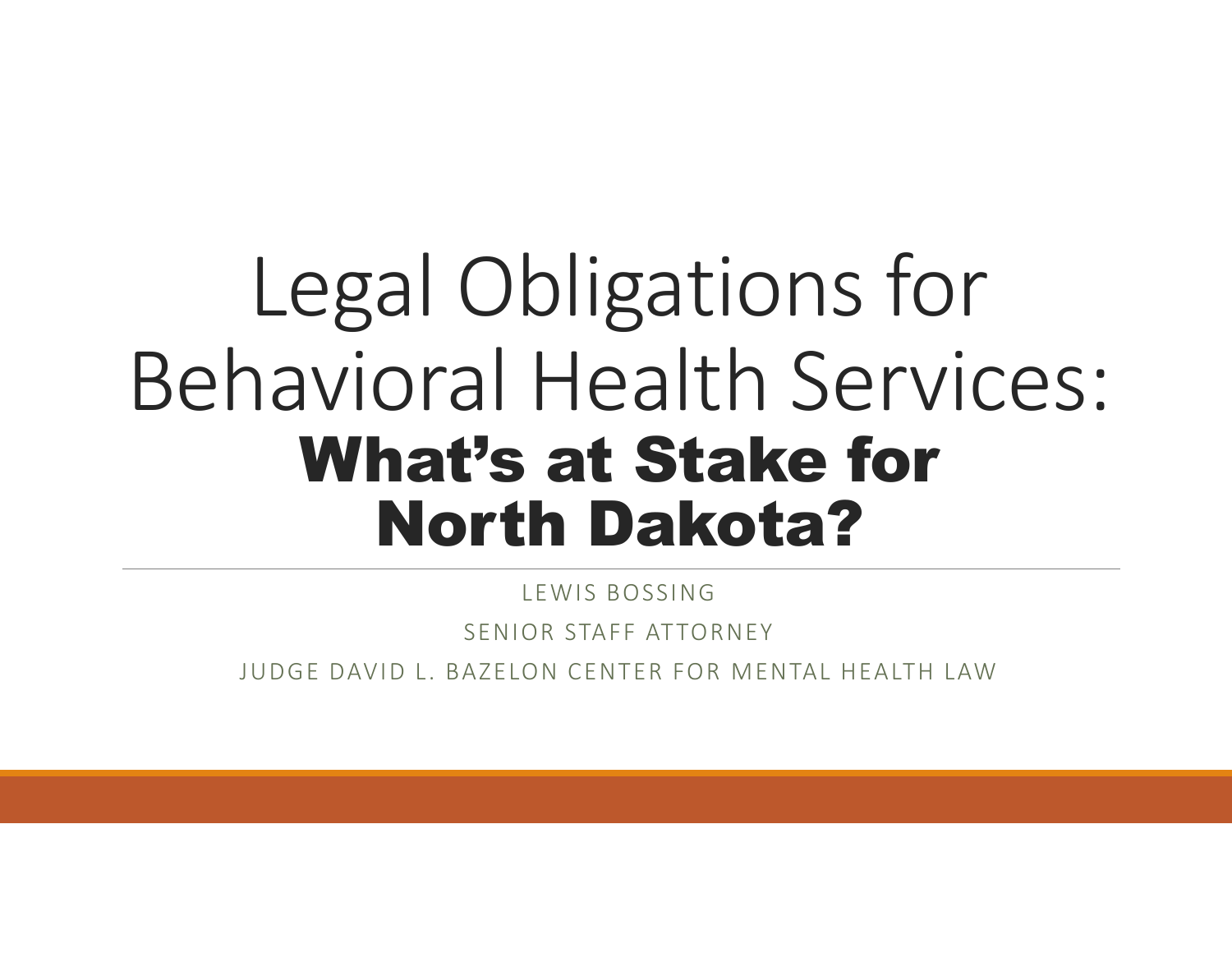### "Most Integrated Setting Appropriate"

### Values:

- Equal Opportunities
- Ending Prejudice

### Outcomes:

- Employment
- Citizenship
- Good Neighbors
- Avoiding Expensive Institutionalization, Incarceration

### Applies to ALL People with Disabilities!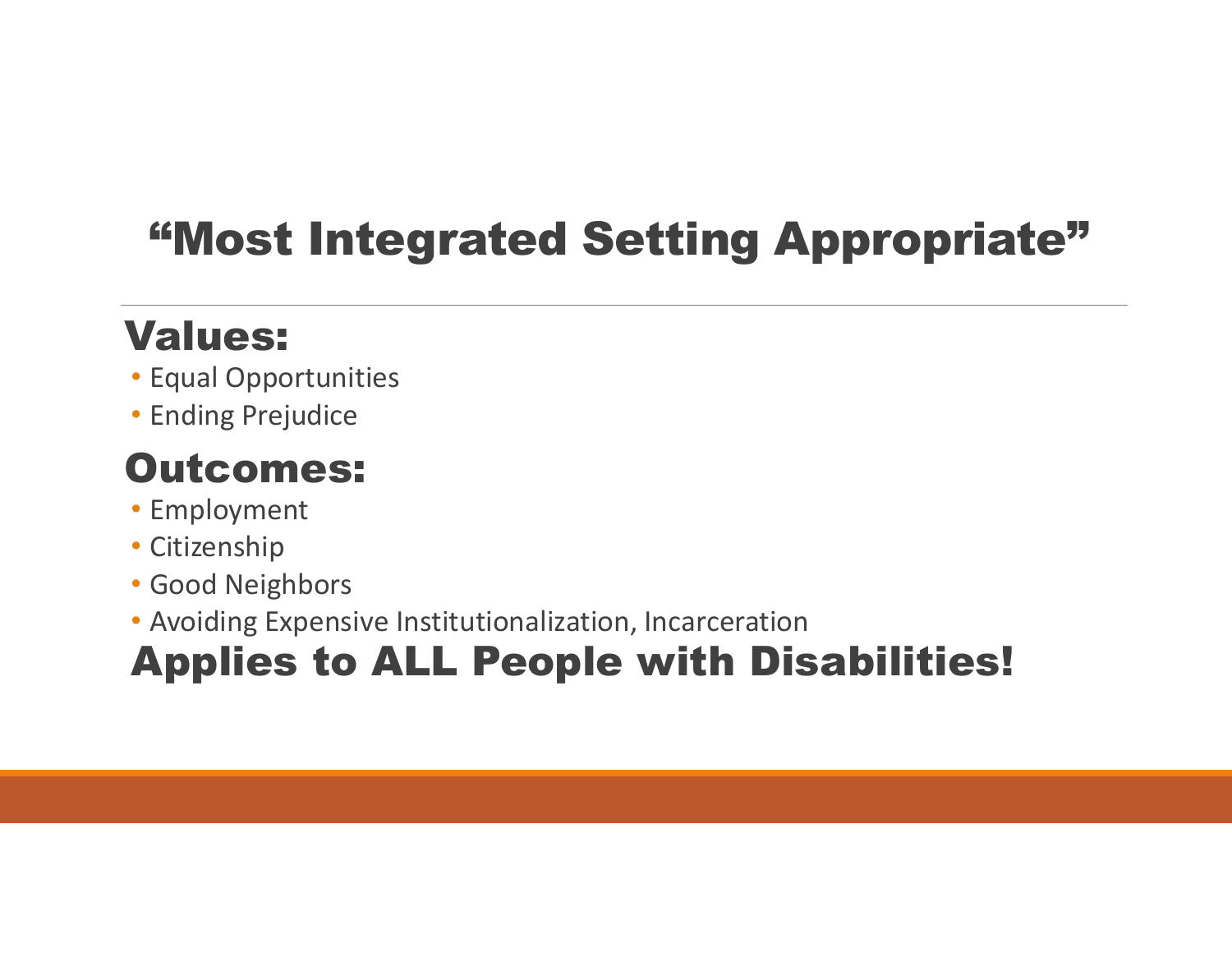### What Does the Law Require? For Adults

- •Scattered-Site Supported Housing
- •Assertive Community Treatment (ACT)
- •Intensive Case Management (ICM)
- •Mobile Crisis Services
- •Supported Employment
- •Peer Supports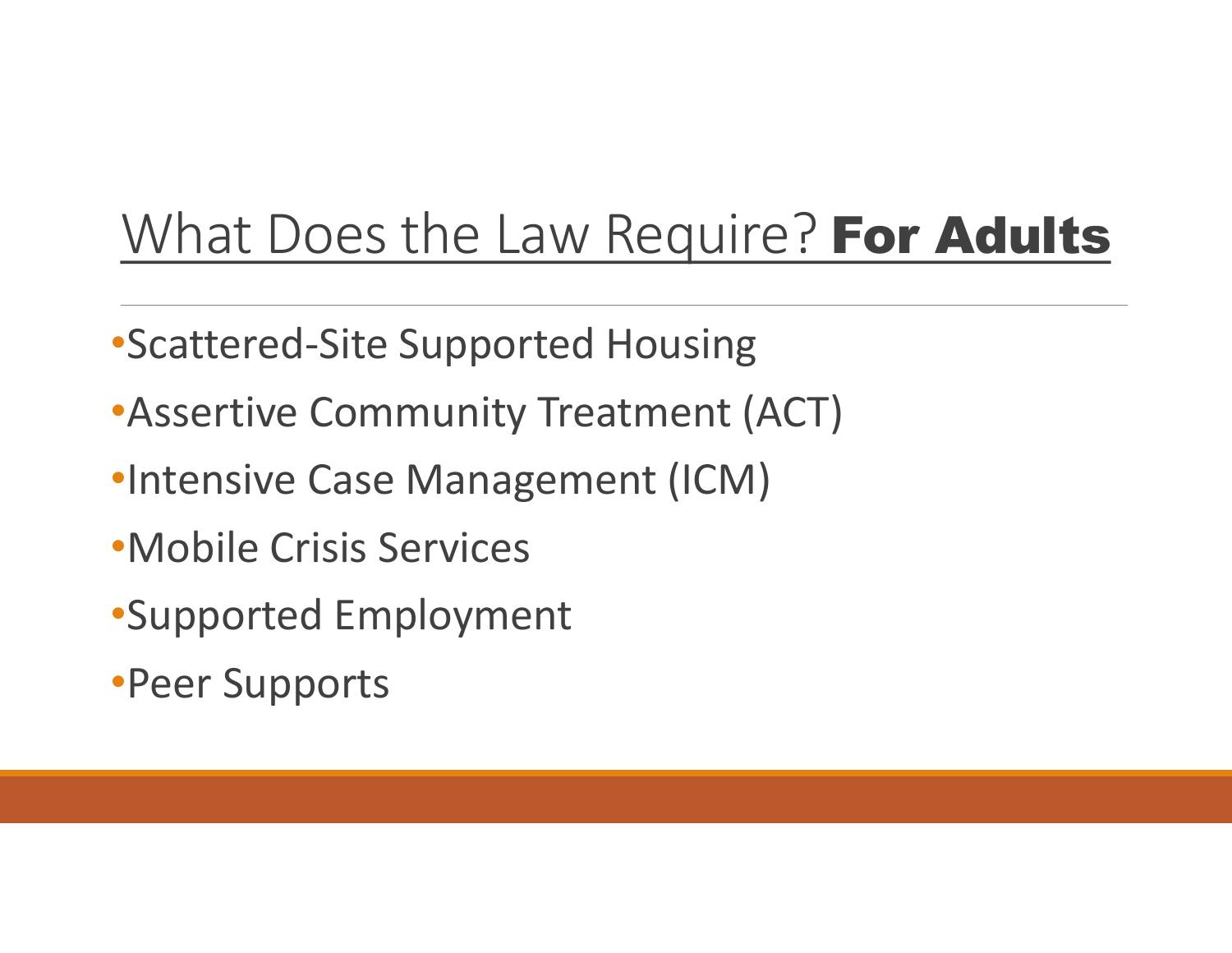### What Does the Law Require? For Kids

- •Intensive Care Coordination ("Wraparound Services")
- •Child and Family Team Individualized Assessment
- •Intensive Home- and Community-Based Services:

**Skills Training Communist Communist Communist Communist Communist Communist Communist Communist Communist Communist Communist Communist Communist Communist Communist Communist Communist Communist Communist Communist Commu** Mobile Crisis Services Family and Youth Peer Support Respite Services Family Education and Training **Trauma-Informed Counseling Substance Abuse Services** Supported Employment Flex Funds for Customized Services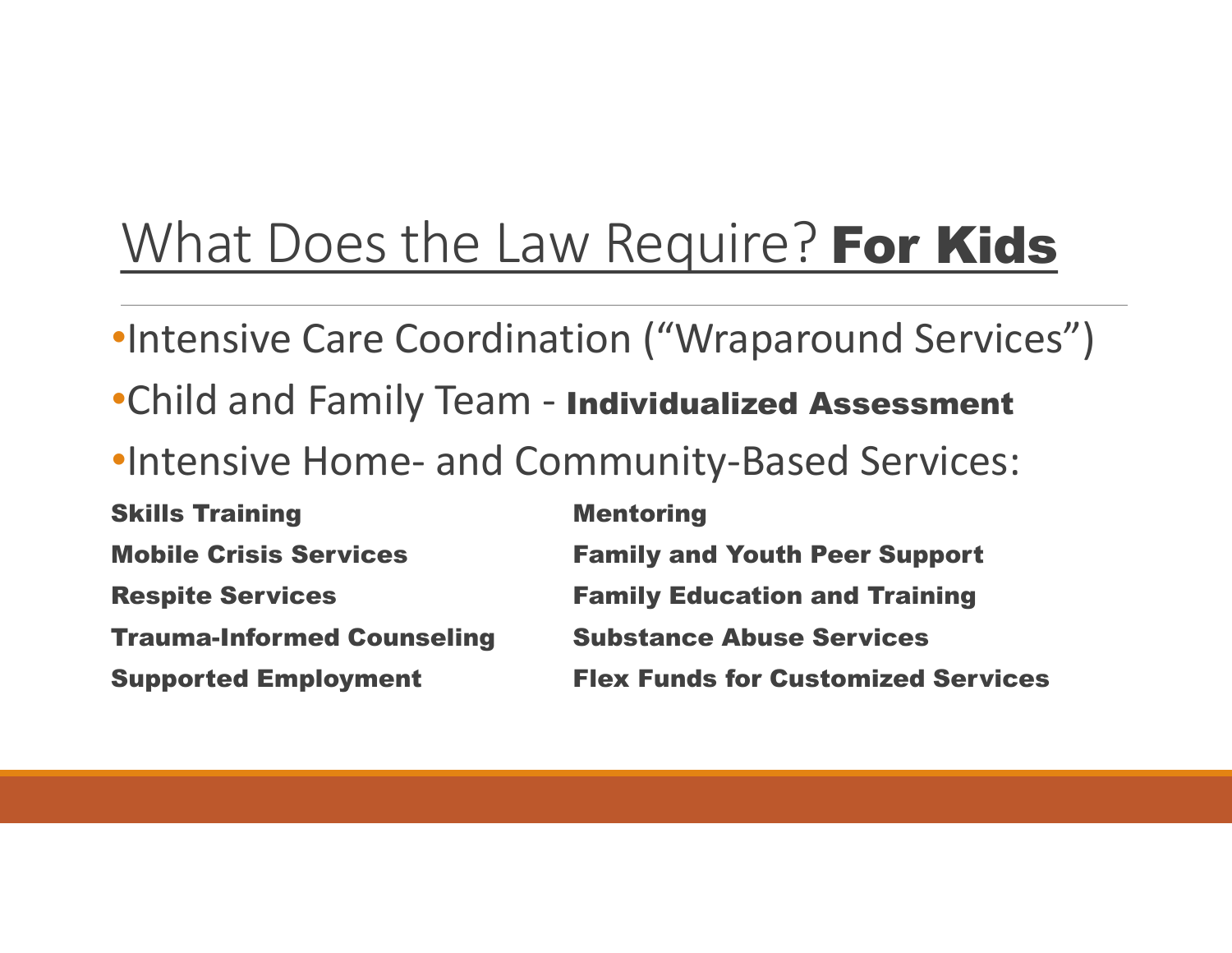## Legal Discussion

- **Americans with Disabilities Act** (ADA)/Rehabilitation Act/*Olmstead*
- **Nedicaid/EPSDT what North Dakota can do!**
- Mental Health Parity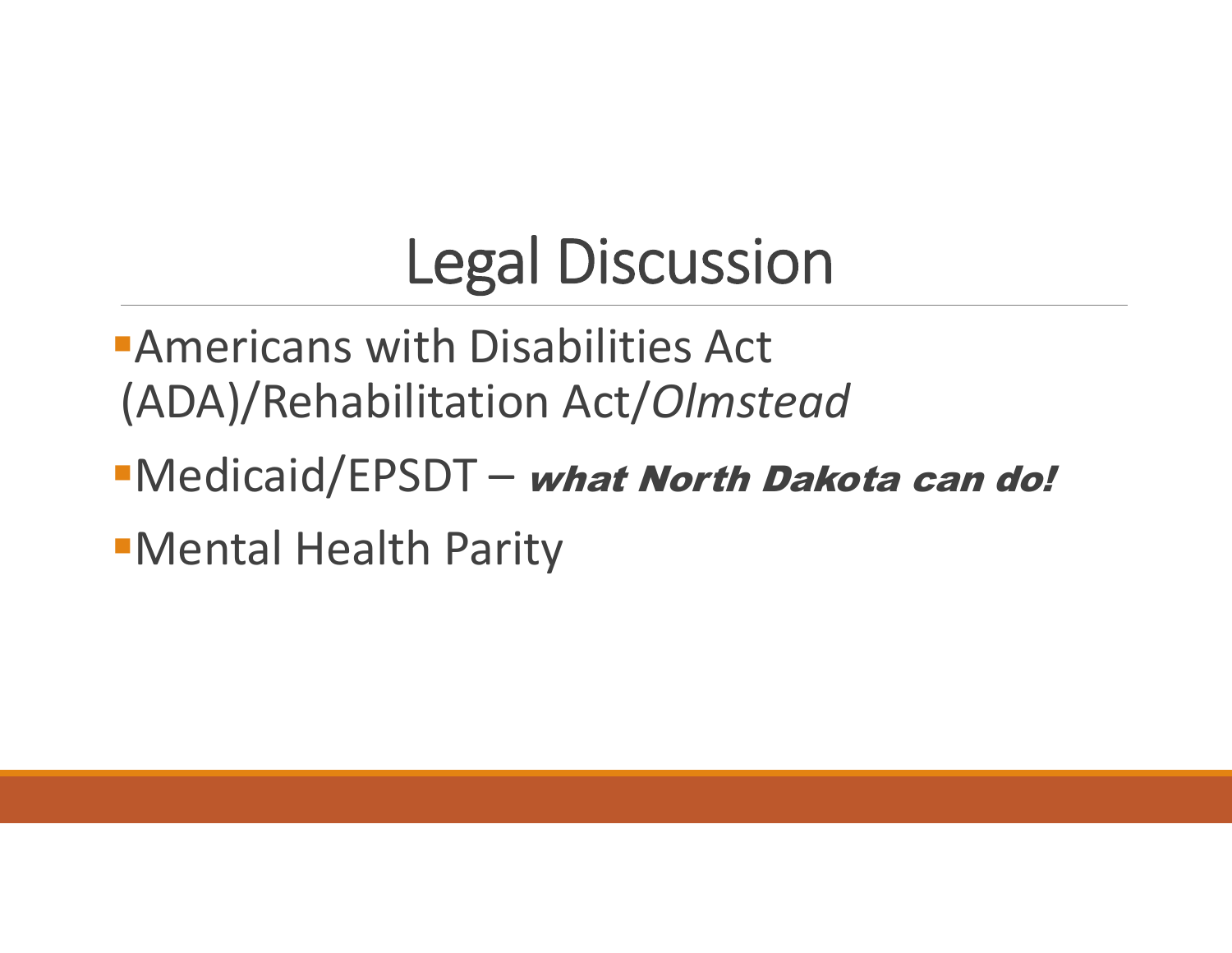### *Olmstead*

#### *Olmstead v. L.C.* (1999)

**-Lois Curtis vs. Georgia** 

**ADA** regulation: People with disabilities must receive services in the most integrated setting appropriate.

Supreme Court holds:

- Unnecessary segregation is disability discrimination. Why?
- Prejudice: "Institutional placement of persons who can handle and benefit from community settings perpetuates unwarranted assumptions that persons so isolated are incapable or unworthy of participating in community life."
- Different Treatment: "[C]onfinement in an institution severely diminishes the everyday activities of individuals, including family relations, social contacts, work options, economic independence, educational advancement, and cultural enrichment."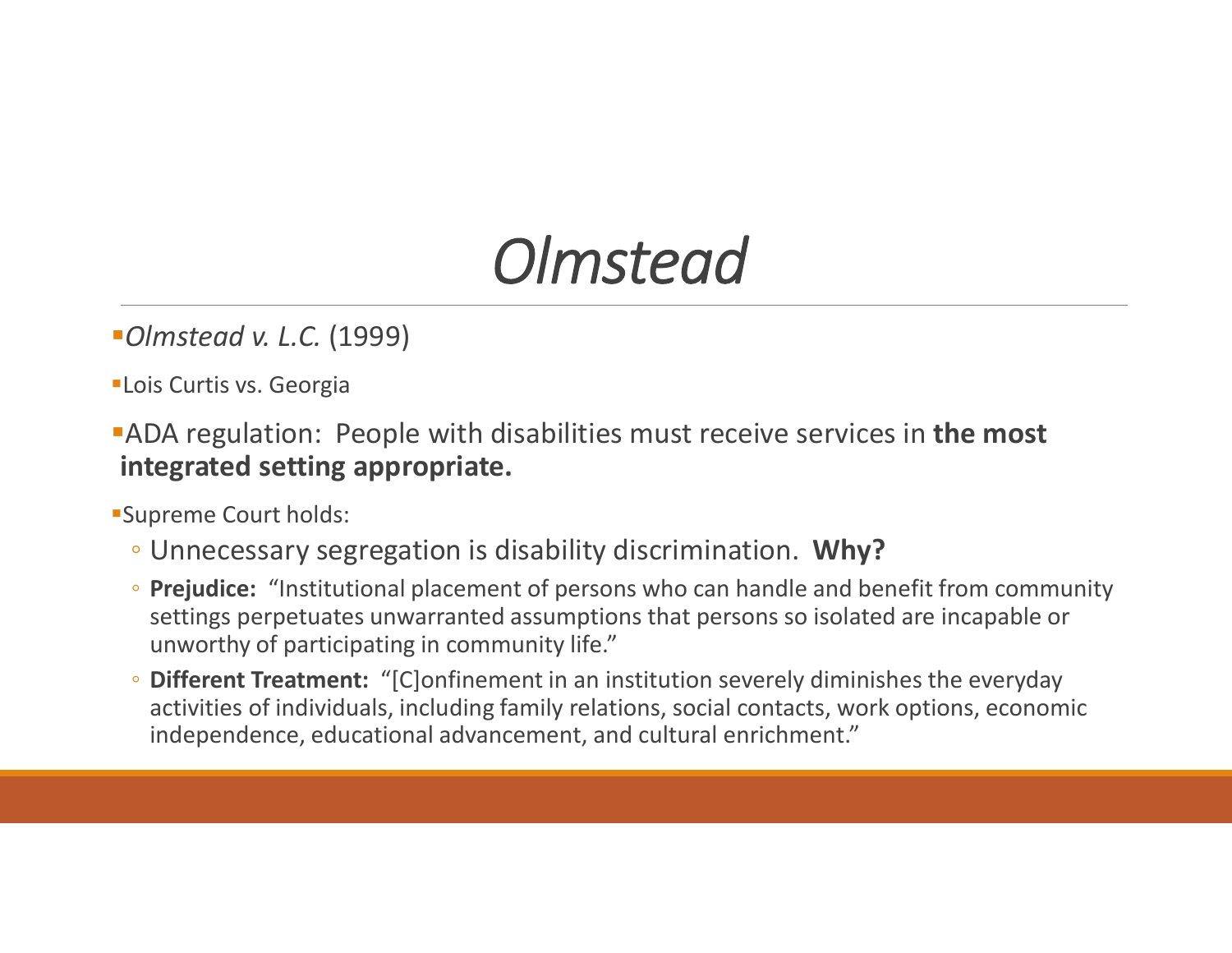### *Olmstead*

Under the ADA,

"States are required to provide community based treatment for persons with mental disabilities when

the State's treatment professionals determine that such placement is appropriate,

the affected persons do not oppose such treatment, and

the placement can be reasonably accommodated, taking into account the resources available to the State and the needs of others with mental disabilities."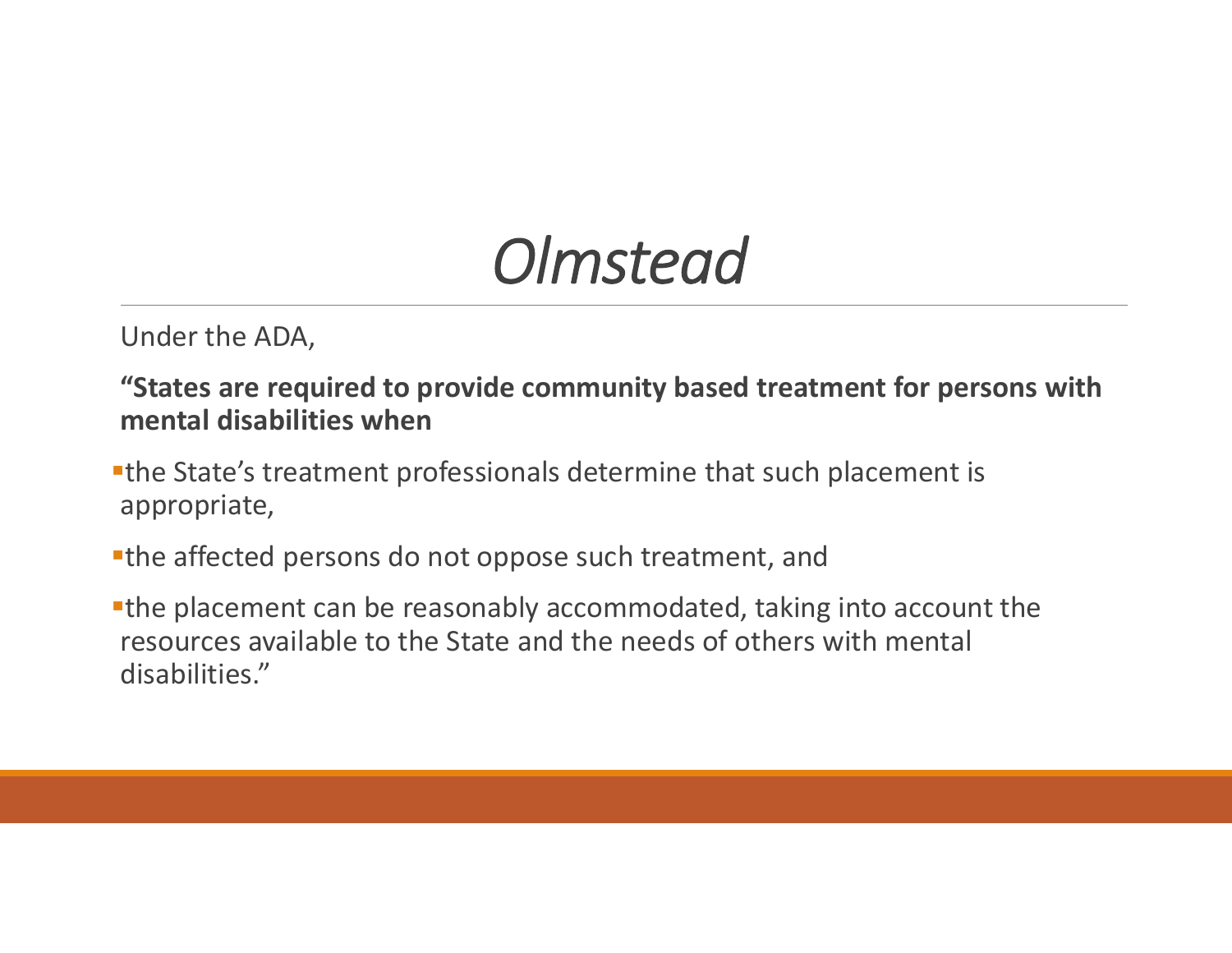## The Law after *Olmstead*

"At Risk" people are protected, too.

"At Risk" = people with disabilities who live in the community but who have under-treated behavioral health conditions that place them at serious risk of institutionalization.

*Olmstead v. L.C.*, 527 U.S. 581 (1999)

*Fisher v. Okla. Health Care Auth.*, 335 F.3d 1175 (10th Cir. 2003)

*Radaszewski v. Maram*, 383 F.3d 599 (7th Cir. 2004)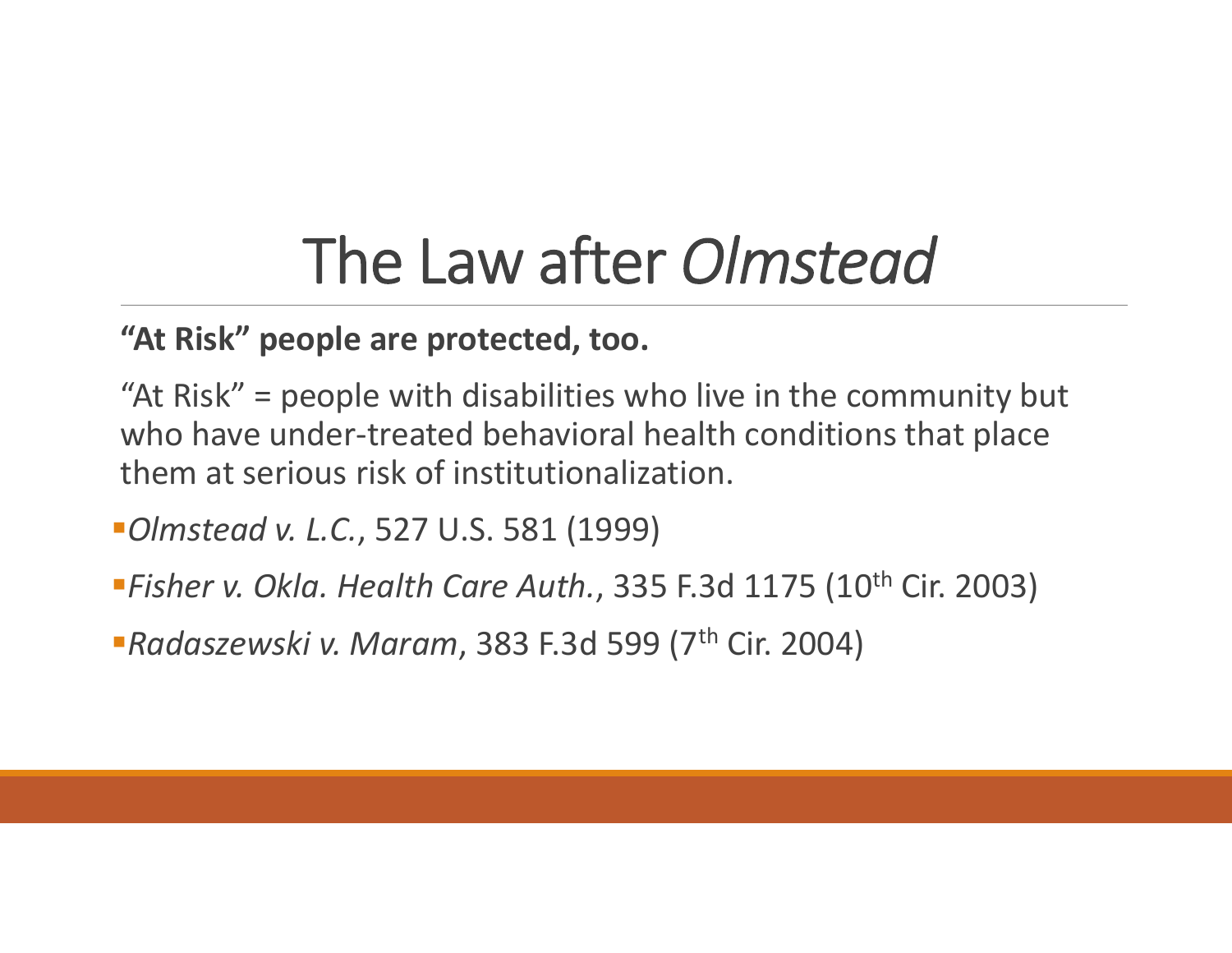## The Law after *Olmstead*

#### Not just state institutions.

- *Olmstead* applies to privately owned and operated facilities in the state's service delivery system.
- *Disability Advocates, Inc., v. Paterson*, 653 F. Supp.2d 184 (E.D.N.Y. 2009)
- *Williams v. Quinn*, 748 F. Supp.2d 892 (N.D. Ill. 2010)
- *State of Connecticut Office of Protection and Advocacy for Persons with Disabilities*, 706 F. Supp.2d 266 (D. Ct. 2010)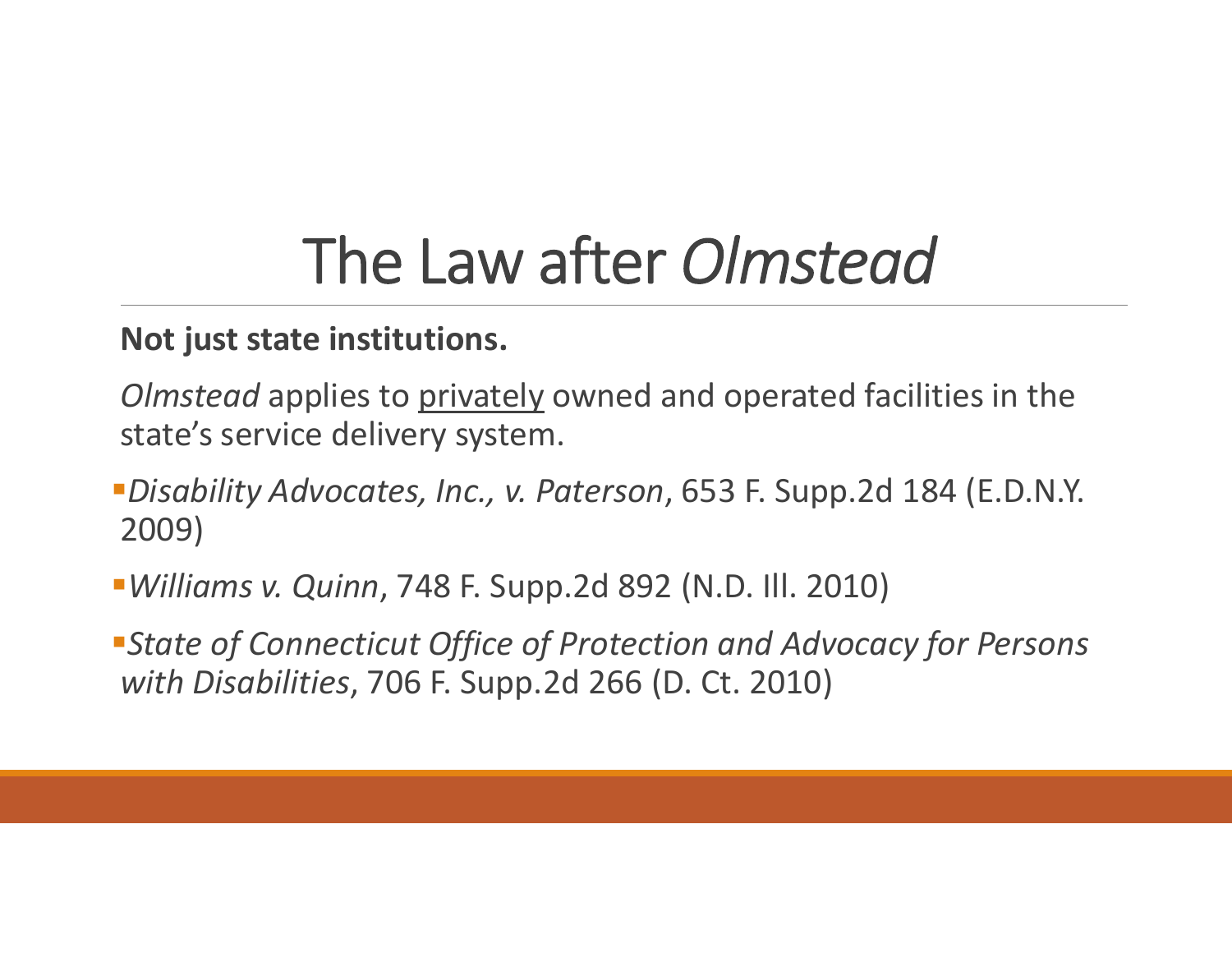### Department of Justice *Olmstead* Enforcement

### DOJ Settlement Agreements:

- *U.S. v. Georgia* (2010)
- *U.S. v. Delaware* (2011)
- *U.S. v. North Carolina* (2012)
- *U.S. v. New Hampshire* (2014)
- *U.S. v. New York* (2014)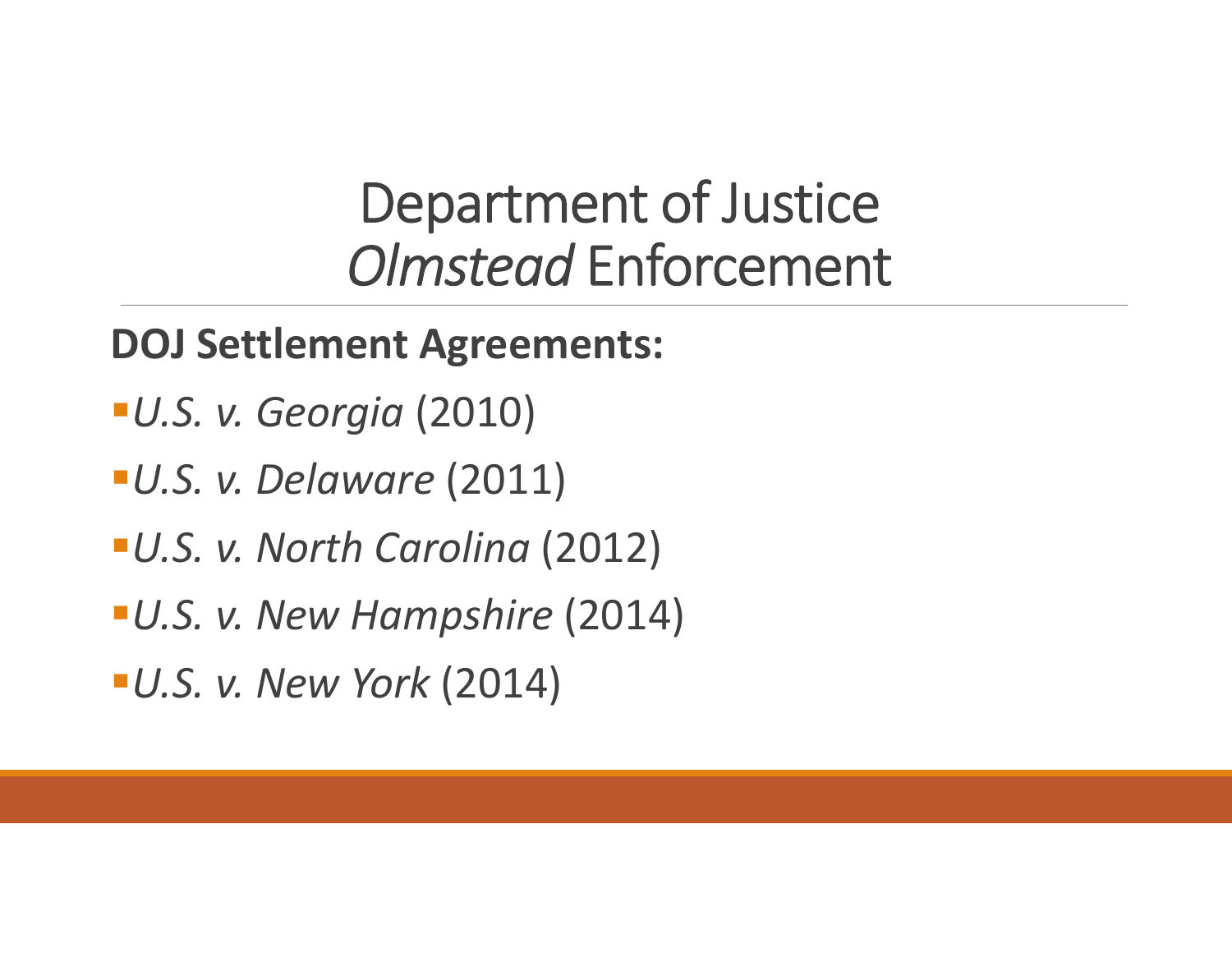Target Population: 9,000 individuals with Serious and Persistent Mental Illness (SPMI) who are

- Currently being served in state hospitals;
- **Frequently readmitted to state hospitals;**
- **Frequently seen in hospital emergency rooms;**
- Chronically homeless; or
- **Being released from jails or prisons.**

Individuals with SPMI on forensic status are included "if the relevant court finds that community service is appropriate."

Target population includes people with SPMI who have co-occurring conditions like substance abuse disorders or traumatic brain injuries.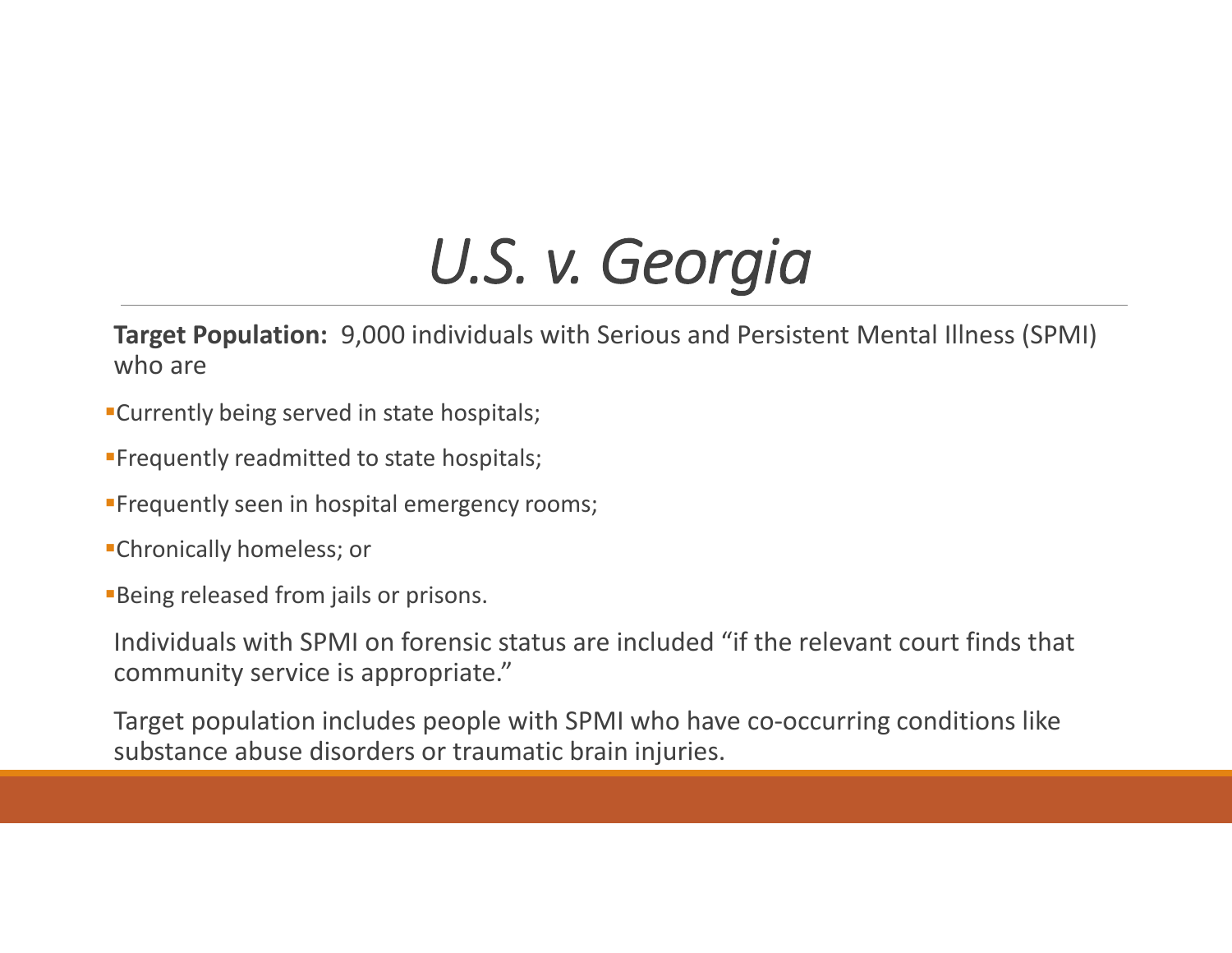#### Georgia must provide community services.

- **Assertive Community Treatment (ACT)**
- Community Support Teams (CST)
- **Intensive Case Management (ICM)**
- Case Management Services
- **-Crisis Services:**
- 
- Community Hospital Beds Crisis Call Center
- Mobile Crisis Services

Crisis Service Centers **Crisis Stabilization Programs**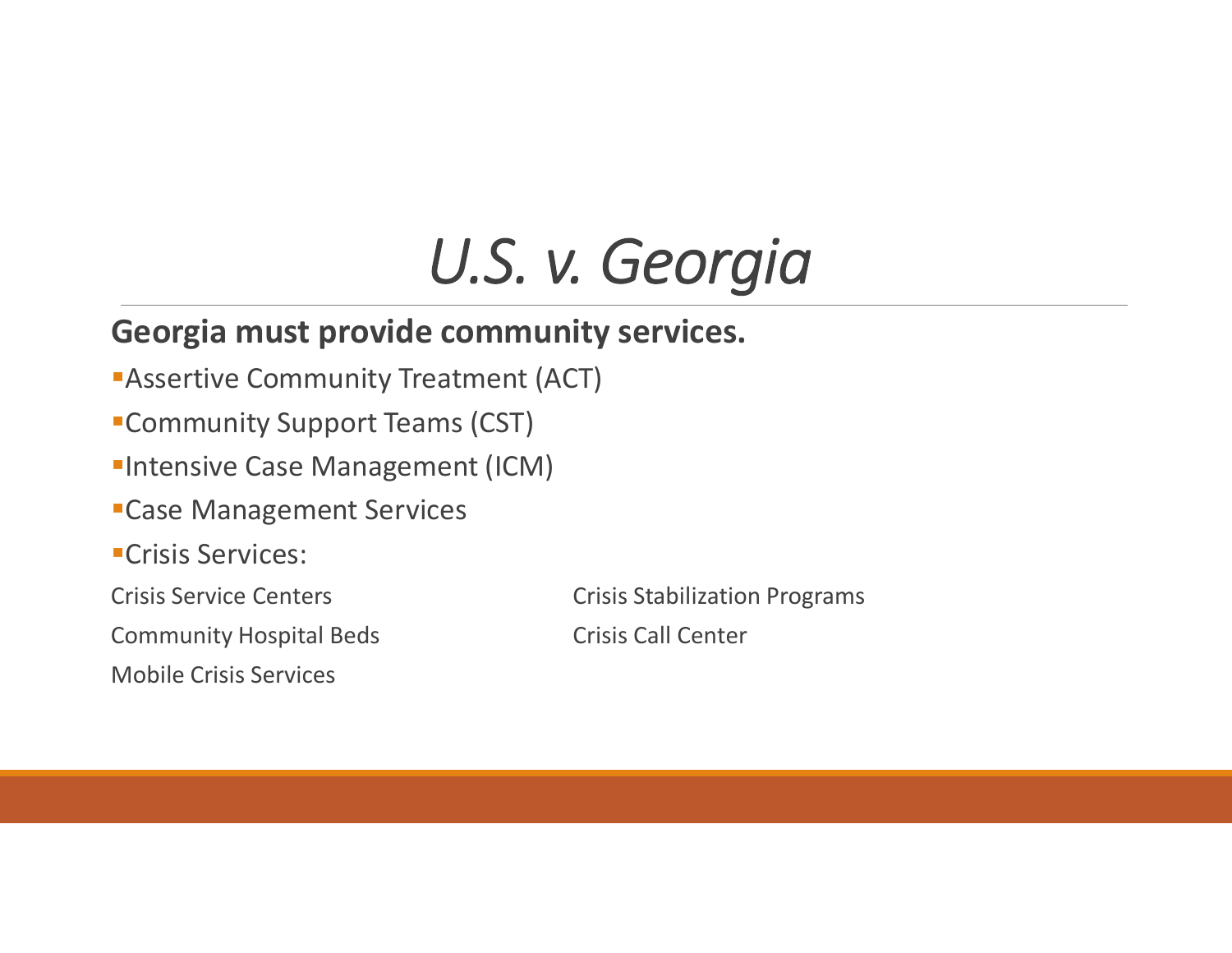### Georgia must provide Supported Housing ("Housing First"):

- Integrated housing = scattered-site housing (no more than 20% of units in apartment building)
- Permanent housing = tenancy rights = person is leaseholder
- Services available but not required
- No Group Homes
- **Bridge Funding**
- Voucher-based vs. Project-based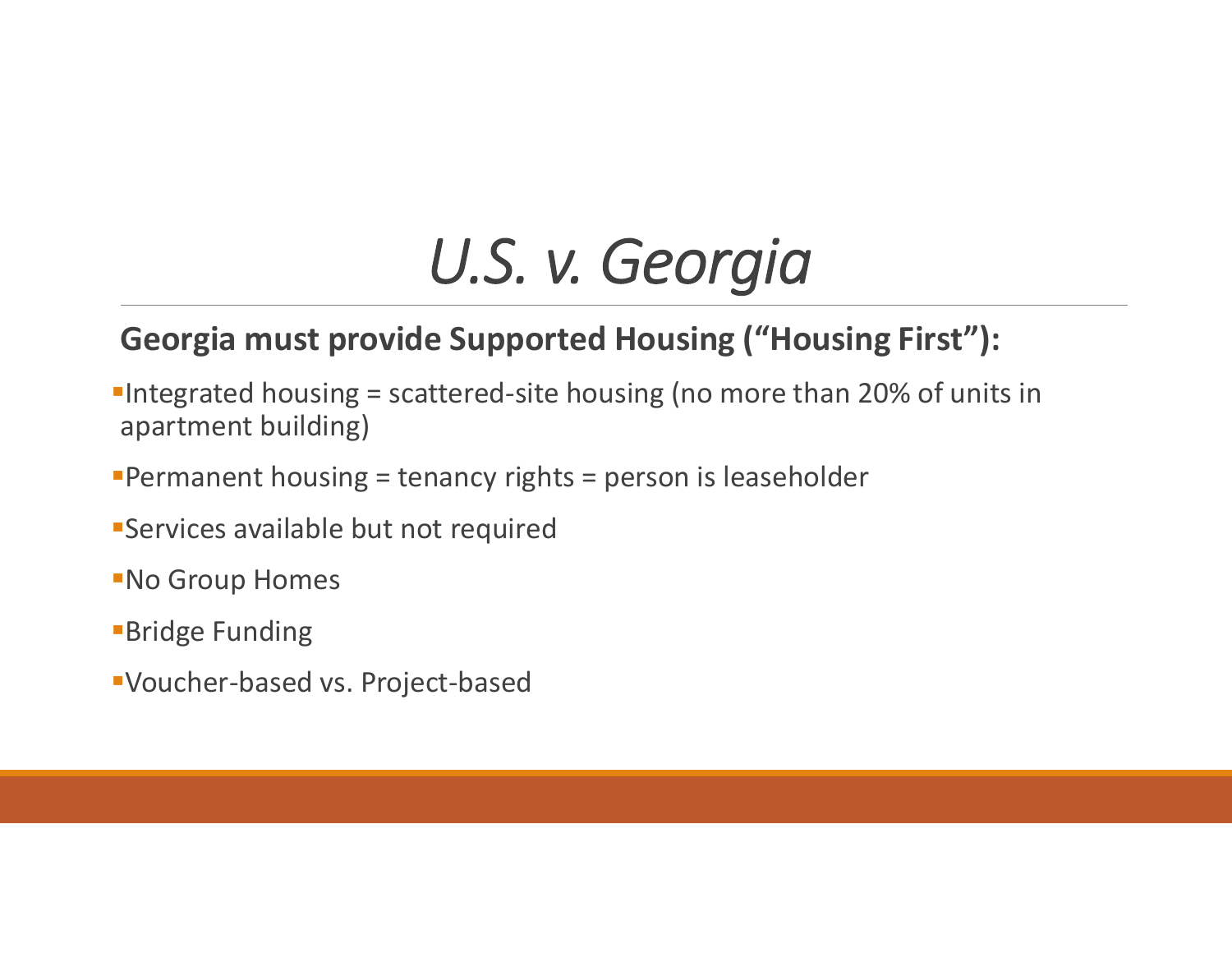### Georgia must provide community services

- Supported Employment
- **Peer Support Services**
- **Identify Community Mental Health Providers, Private and Public**
- **-Transition Planning**
- Quality Management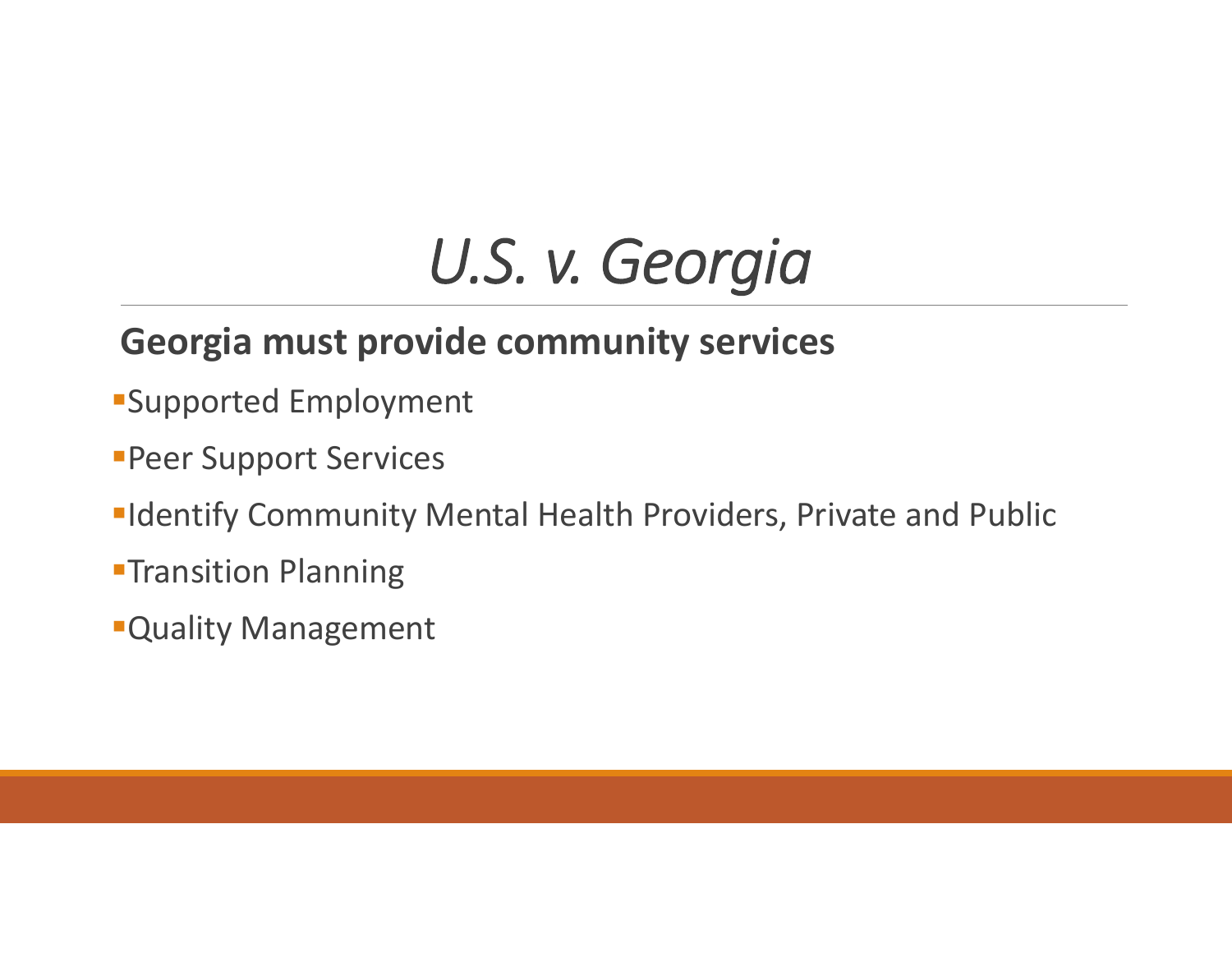# Medicaid

#### States can pay for community services with Medicaid

Many community services are in Medicaid state plans:

IL: Assessment/Screening, Evaluation, Crisis Intervention, Medication Administration/Monitoring/Training, Therapy/Counseling, CS, CST, ACT, Case Management

ND: Evaluations, Inpatient Services, Individual/group/family psychotherapy, Partial hospitalization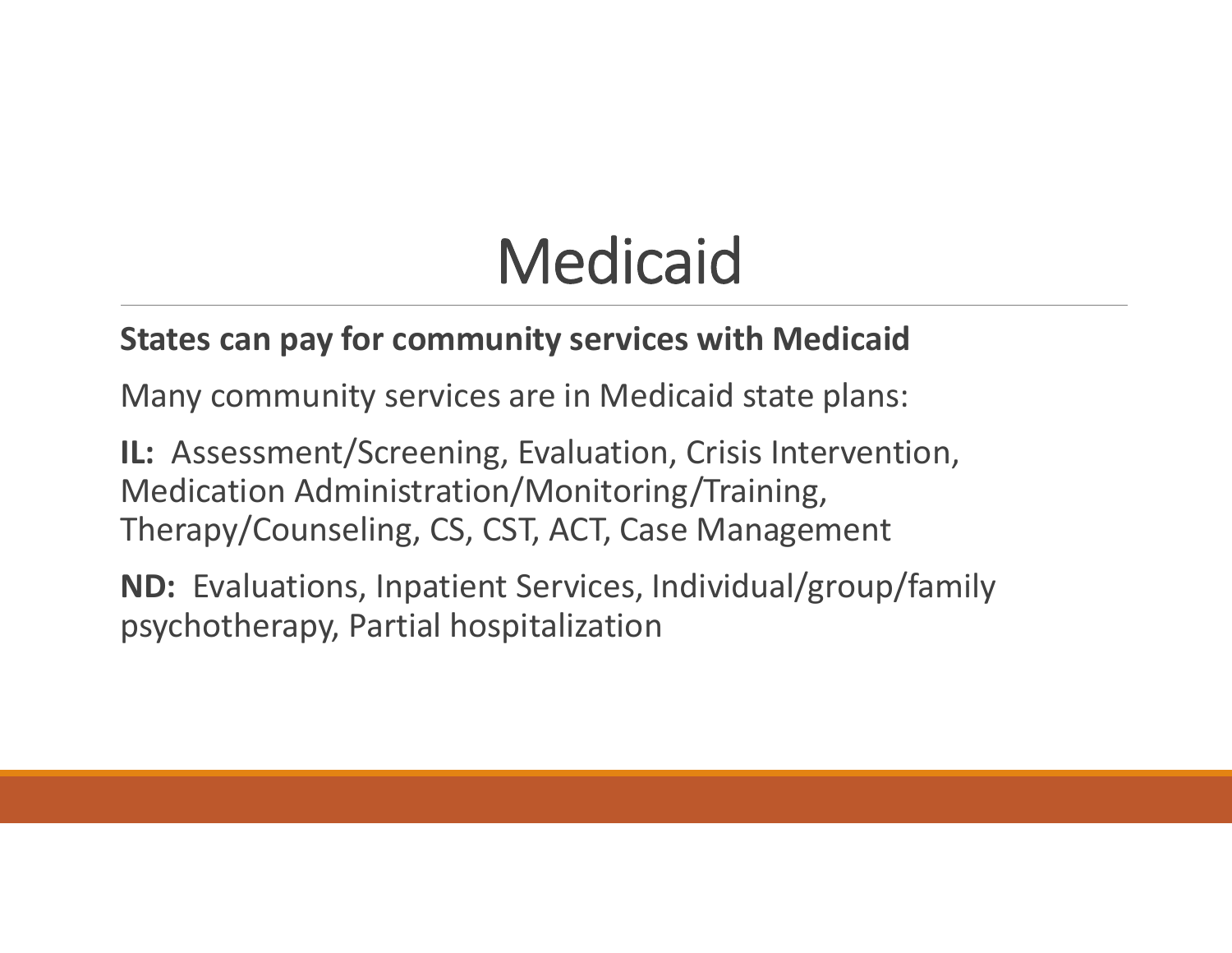# Medicaid

#### 1915(c) Mental Health Waiver

CT: Community Support Program (team approach), Peer Support, Recovery Assistant, Supported Employment, Transitional Case Management, Brief Episode Stabilization, Community Living Support Services (live-in companion), Transportation Services

But . . . Must be cost neutral – cannot cost the federal government more to provide services in the community than it would to provide services in an institution.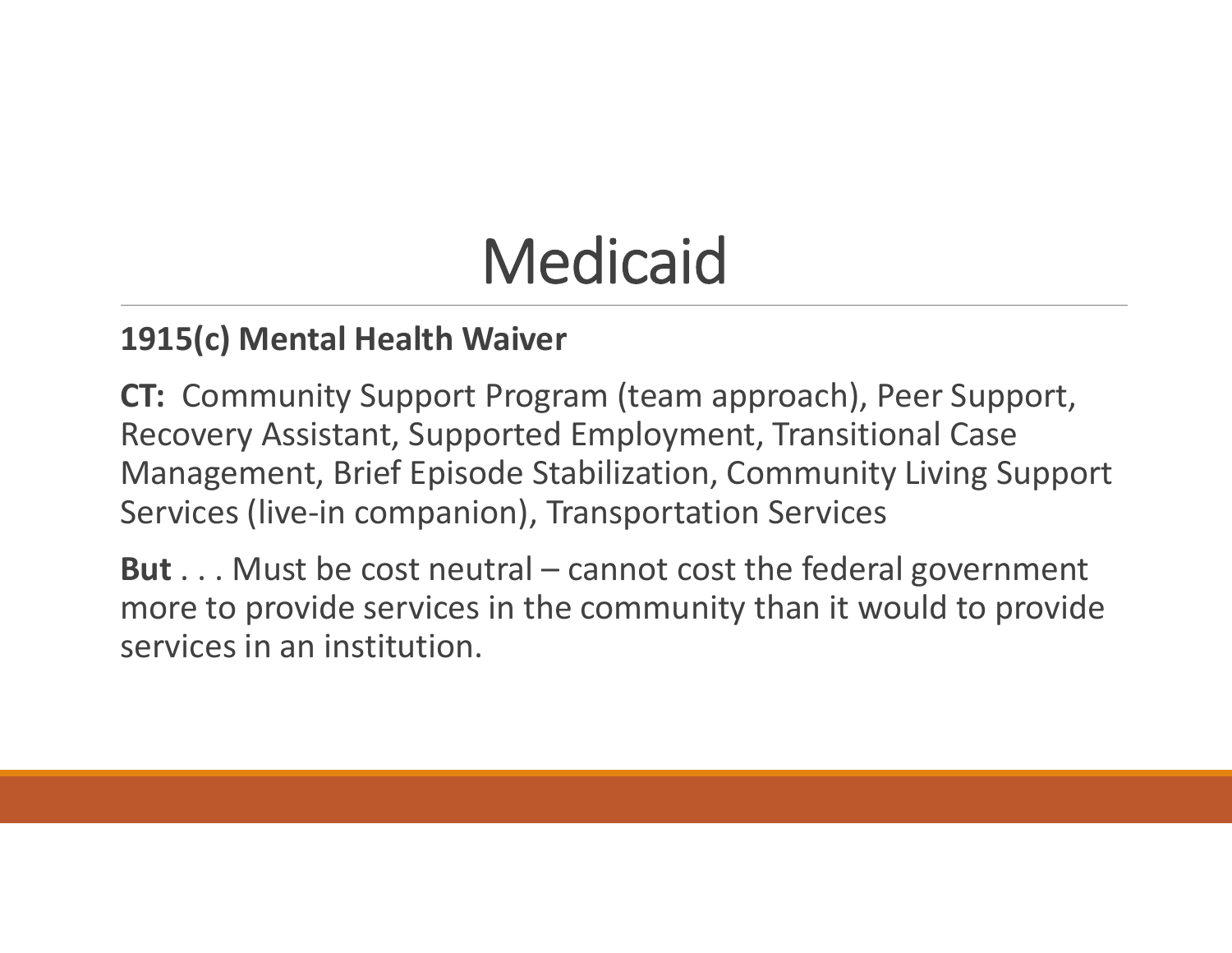# Medicaid

#### 1915(i) State Plan Option:

- **Same services as 1915(c) waiver.**
- No cost neutrality requirement.
- No institutional level of care requirement state can offer services and supports before institutionalization.
- States can target population, with flexible service packages.
- No waiting list no caps on enrollment.
- No geographic limits entire state covered.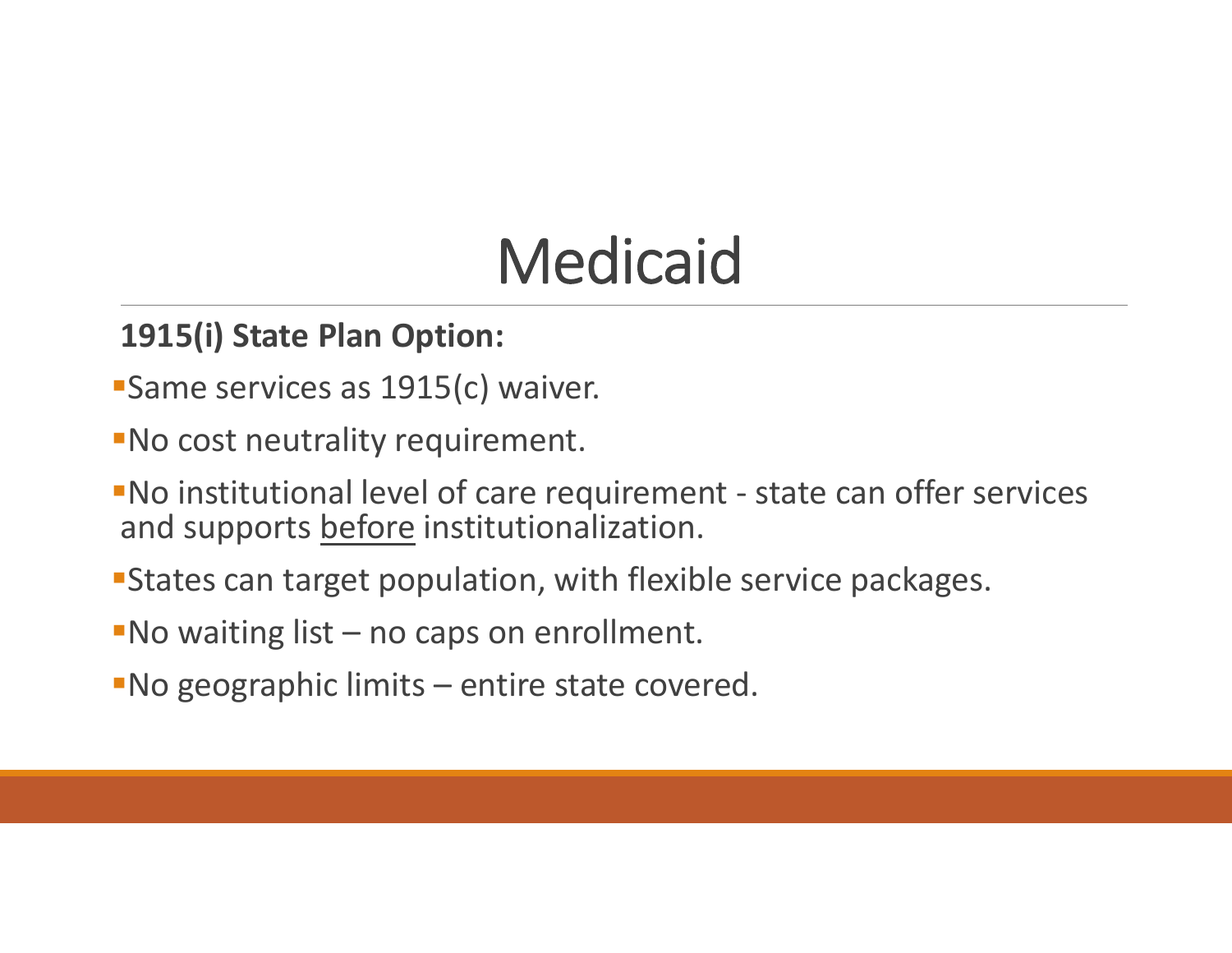## Children's Behavioral Health

#### Medicaid: The EPSDT Mandate

States must provide "early and periodic screening, diagnostic, and treatment" (EPSDT) services to Medicaid eligible children and youth under age 21.

States must provide any "necessary health care, diagnostic services, treatment and other measures . . . to correct or ameliorate . . . physical and mental illnesses and conditions" regardless of whether such services are specifically covered in the state's Medicaid plan.

*J.K. v. Eden* (2001)

- *Rosie D. v. Romney* (2006)
- *Katie A. v. Douglas* (2011)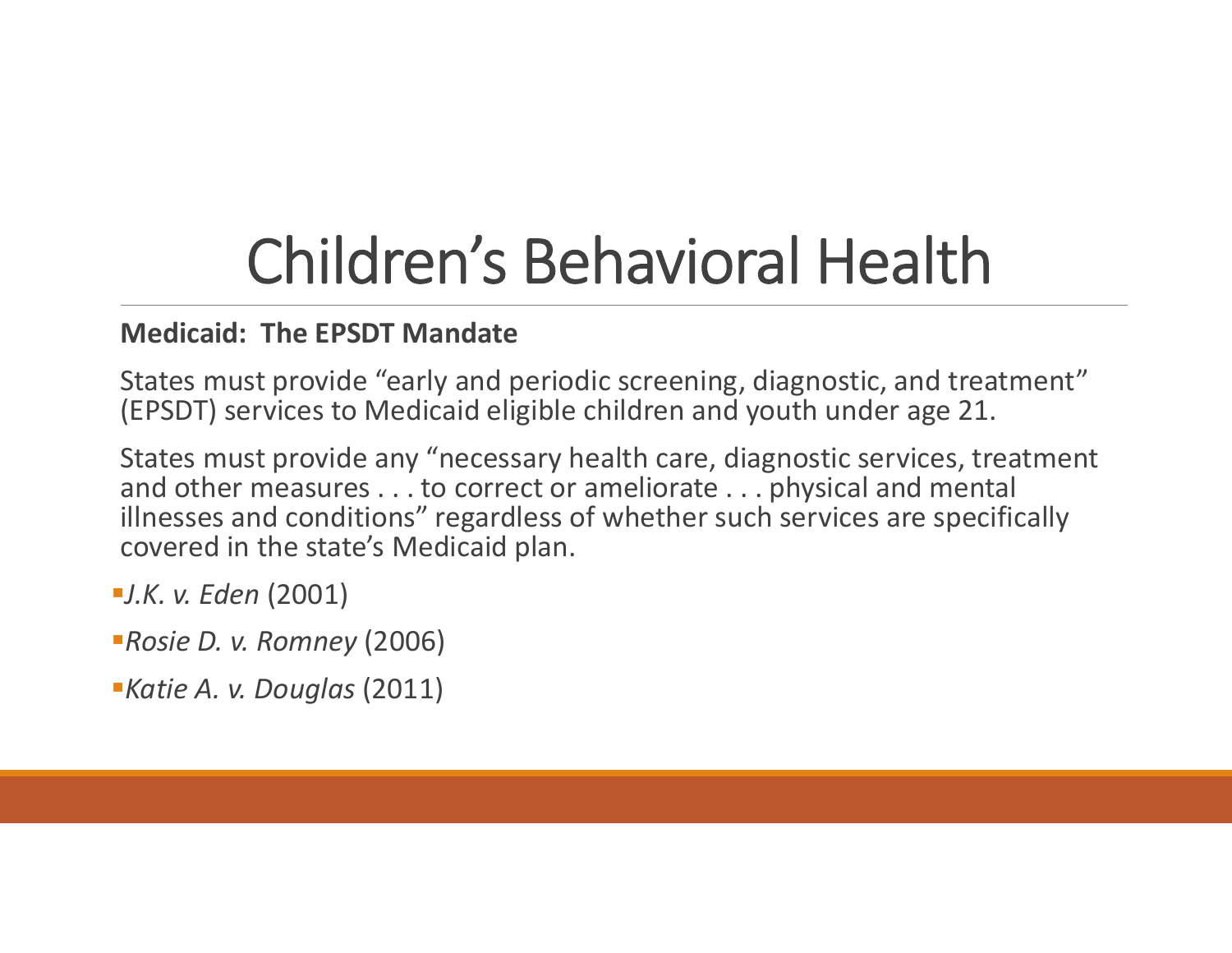### Children's Behavioral Health

- •Intensive Care Coordination ("Wraparound Services")
- •Child and Family Team Individualized Assessment
- •Intensive Home- and Community-Based Services:

**Skills Training Communist Communist Communist Communist Communist Communist Communist Communist Communist Communist Communist Communist Communist Communist Communist Communist Communist Communist Communist Communist Commu** Mobile Crisis Services Family and Youth Peer Support Respite Services Family Education and Training **Trauma-Informed Counseling Substance Abuse Services** Supported Employment Flex Funds for Customized Services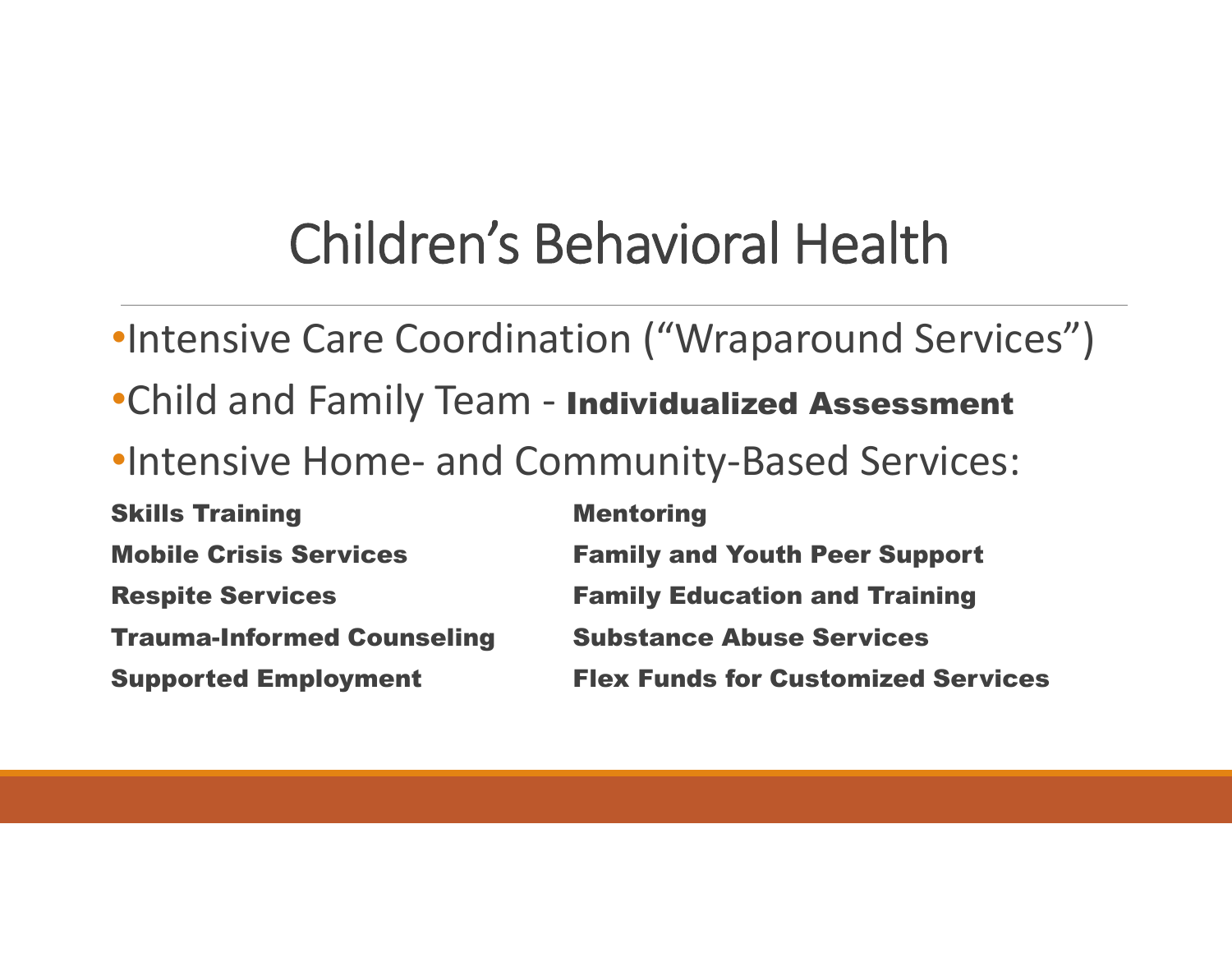## Children's Behavioral Health

The ADA Applies to Kids Too! The failure to provide intensive home-based services violates the Medicaid Act and the ADA/Olmstead.

*Troupe v. Barbour* – Statement of Interest (2011)

*West Virginia Dep't of Health and Human Resources* – Letter of Findings (2015)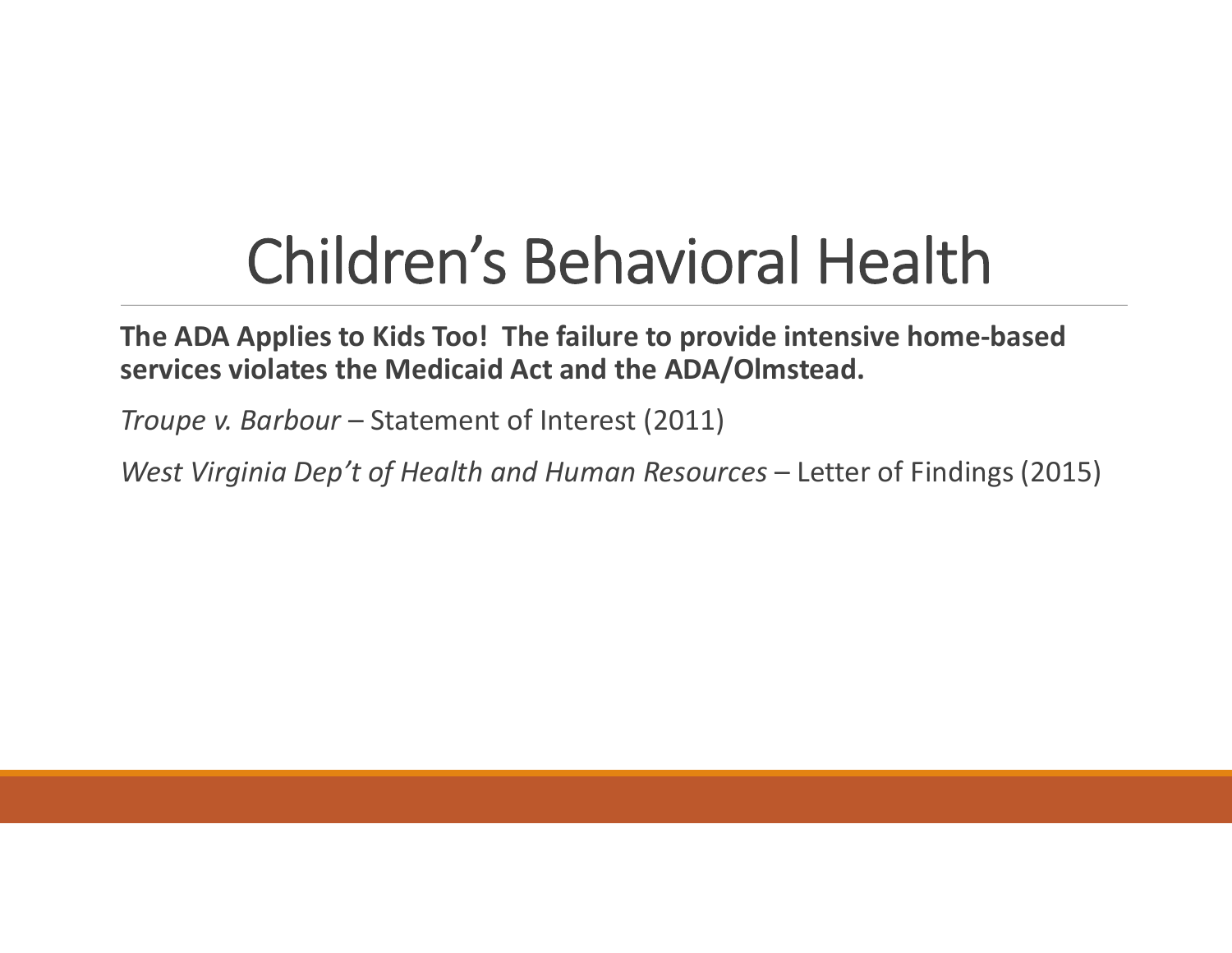## Mental Health Parity

Mental Health Parity and Addiction Equity Act (2008): If private insurance plans cover services for people with mental health or substance use disorders, coverage must be equitable with coverage for other health conditions:

- Limits on coverage (e.g., frequency of treatments, days of coverage) cannot be stricter for behavioral health services than for other services.
- Co-payments and deductibles cannot be higher for behavioral health services than for other services.
- If out-of-network coverage for physical health care, out-of-network coverage for behavioral health care.

Affordable Care Act (2010): Extends parity to plans available through state exchanges, plans available to Medicaid expansion population, Medicaid managed care programs, CHIP plans.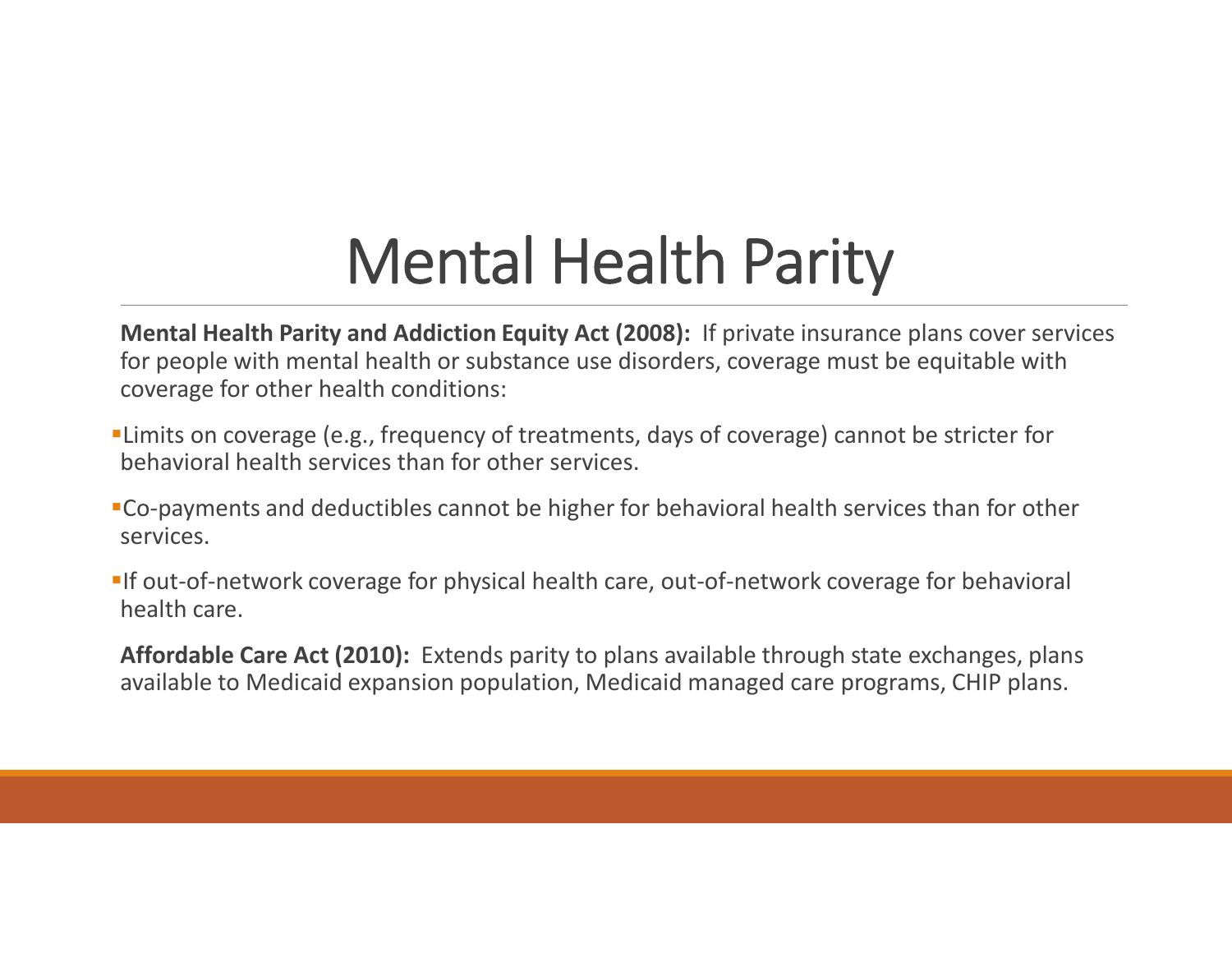### What North Dakota Can Do

#### Short Term:

- o Vouchers for Scattered-Site Supported Housing
- o Appropriations for Assertive Community Treatment (ACT), Mobile Crisis Teams
- o Better coordination between 911 and Crisis Services (or, temporarily, CIT training?)
- o Workforce regulation: Advance Practice Nurses?

#### Long Term:

- o Apply to CMS for a 1915(i) Medicaid state plan option or 1915(c) Medicaid waiver
- o Apply for a Medicaid 1115 demonstration project
- o Workforce development: Recruiting out-of-state providers, devoting resources to in-state professional education and development